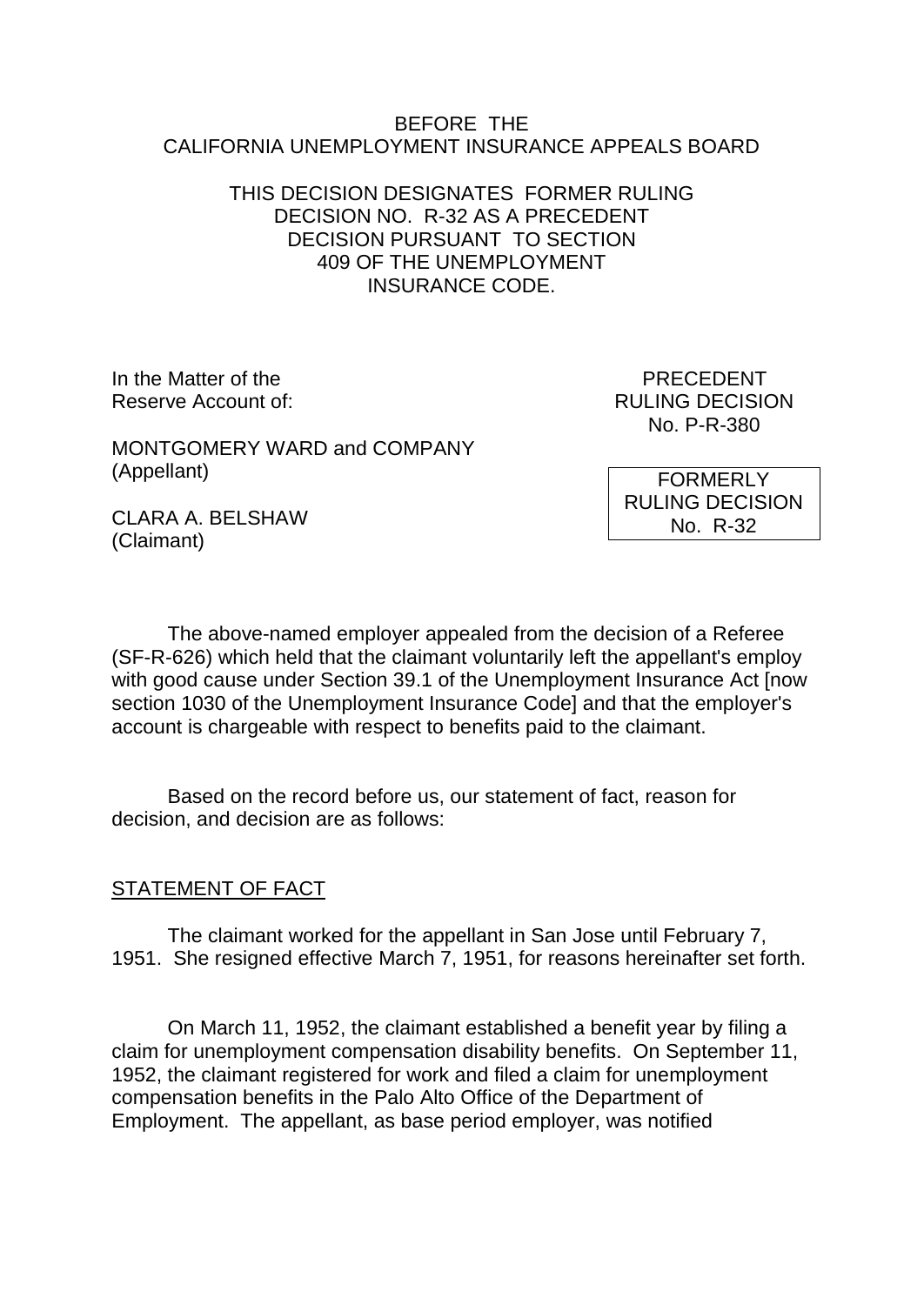that this claim had been filed, and responded to such notice by submitting to the Department information with respect to the claimant's separation from employment as required by Section 39.1 of the Act [now section 1030 of the Unemployment Insurance Code]. On November 18, 1952, the Department ruled that the claimant had not left her work with the appellant voluntarily and without good cause within the meaning of Section 39.1 of the Act [now section 1030 of the Unemployment Insurance Code]. The employer appealed to a Referee who affirmed the ruling of the Department.

The claimant had been for some time employed as the supervisor of the catalogue department in the appellant's San Jose department store. Toward the end of November 1950, a staff supervisor of the appellant's coast catalogue department advised the store manager by written memorandum that the claimant should be replaced because, in the opinion of the staff supervisor, the claimant's health was not such as to permit her to manage the local catalogue department. The claimant became aware of this recommendation and requested permission to work part-time so that she could obtain other employment. The request was granted and the claimant began working part-time, approximately seventeen hours per week in another department of the store. Her wages were based on a rate of \$51.50 for a full week. From January 1, 1951, to the date of separation her wages totaled \$65.

On or about January 1, 1951, the claimant obtained part-time employment with another employer at a wage of eighty-five cents an hour and thereafter she performed services for the appellant and the new employer simultaneously. Subsequently, the second employer offered the claimant full-time, permanent employment. On an undisclosed date prior to March 7, 1951, the claimant asked the appellant's personnel manager whether there was any prospect of steady employment with the appellant in the foreseeable future. She was advised that there was not. Thereupon the claimant resigned and began to work full time for the second employer.

### REASON FOR DECISION

Section 39.1 of the Unemployment Insurance Act [now section 1030 of the Unemployment Insurance Code] provides in part that an employer shall be relieved of charges to his account with respect to benefits paid to a claimant if it is ruled that such claimant left the employer's employ voluntarily and without good cause. The phrase "voluntarily and without good cause" appearing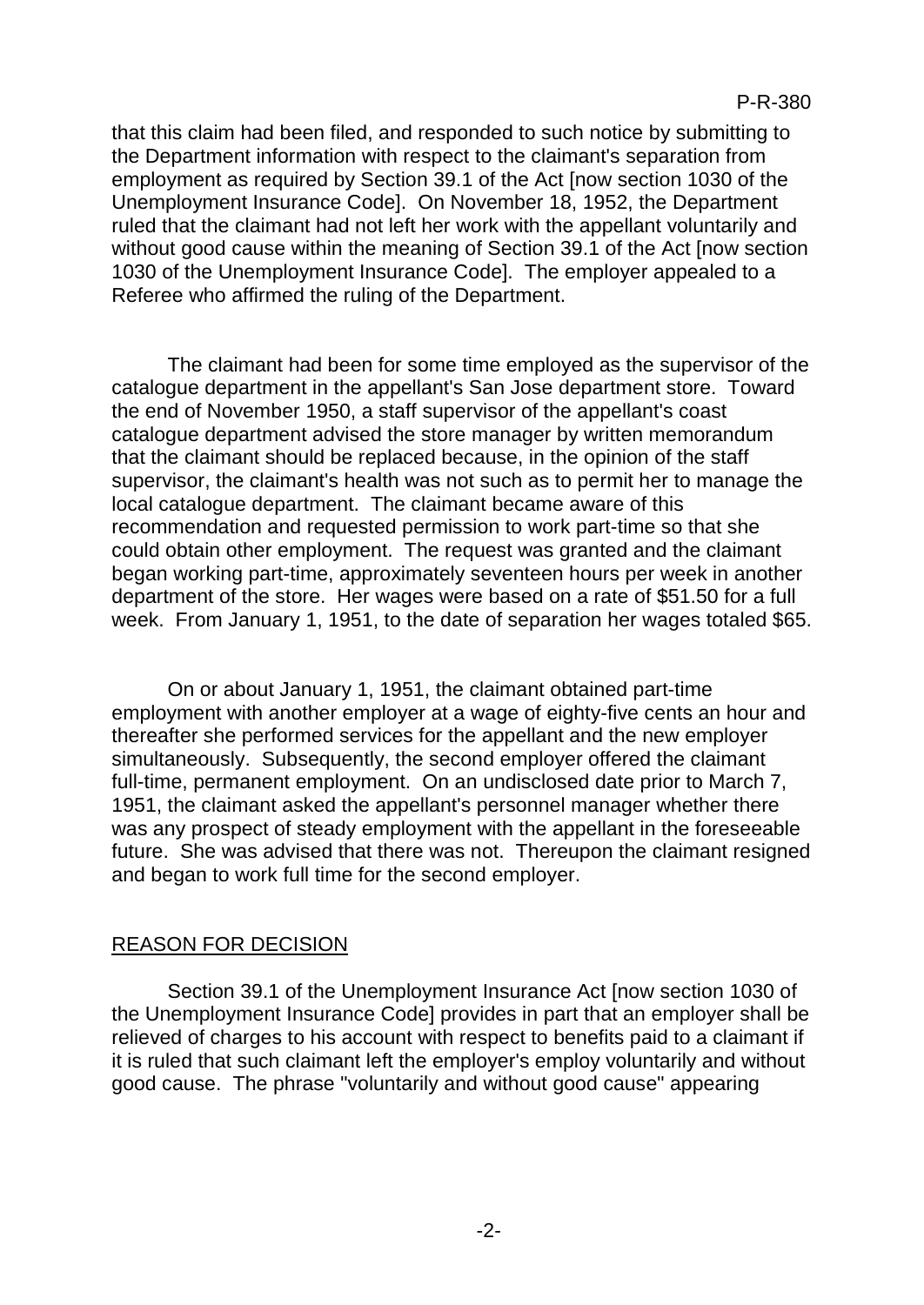in this section of the Act must be given the same scope and meaning as its counterpart appearing in Section 58(a)(1) of the Act [now section 1256 of the Unemployment Insurance Code] (Ruling Decision No. 1).

We have consistently held that good cause for leaving employment within the meaning of the latter section exists only in those situations where the facts disclose a real, substantial and compelling reason for leaving work of such nature as would cause a reasonable person genuinely desirous of retaining employment to take similar action (Benefit Decision No. 5686).

In Ruling Decision No. 5, we stated in part as follows:

"In determining the issue of good cause in cases involving a leaving of work to accept other employment no definite standards or criteria can be established which may be uniformly applied in each and every case. Consideration must be given, among other things, to the relative remuneration, permanence and working conditions of the respective employments as well as the inducements or assurances, if any, made to the claimant by the prospective employer. All of the facts and circumstances of each particular case must be examined and weighed in determining whether good cause exists for leaving employment."

In the present case, the claimant performed part-time services for the appellant at a wage rate in excess of that received for part-time services simultaneously performed for another employer. The record is silent as to the wage rate paid by the other employer for full time work. Upon ascertaining that there was no prospect of steady employment with the appellant in the foreseeable future, the claimant resigned to accept an offer of full-time work. Had she not done so, she would have lost an opportunity for full-time, permanent employment with the second employer. Under all the facts and circumstances of this case, it is our opinion that the claimant left her work with the appellant for reasons constituting good cause. Consequently, the appellant is not entitled to relief of charges to its account under the provisions of Section 39.1 of the Act [now section 1030 of the Unemployment Insurance Code].